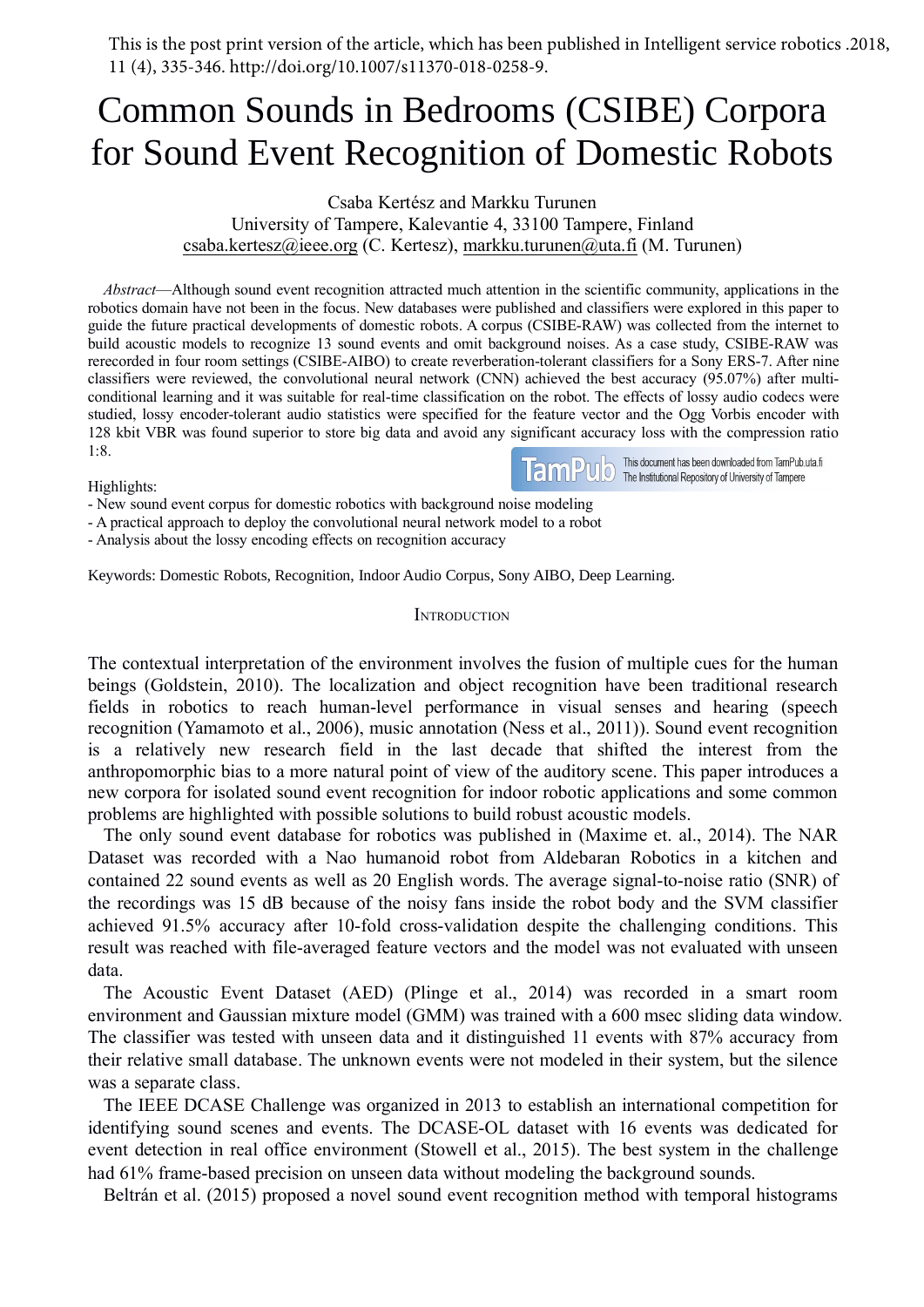of Mel-based Multi-Band Spectral Entropy Signature coefficients and they reported better results than MFCC-based SVM classification with source separation (non-negative matrix factorization). The background noise was not modeled, but their approach can detect the mixture of two events without any source separation technique. Their CICESE corpus contained several reusable datasets, but most of them are incomplete and do not reflect the description in their published paper which makes any comparison hard with their results.

Unlike the previous works with event classes, the CHiME-Home database (Foster et al., 2015) was annotated on a higher granularity for speech, human activity, television and household appliances. 4-second long audio chunks were allowed to hold multiple labels and the GMM classifier obtained 89% accuracy after 10-fold cross-validation. Some event classes represented the background noise (television, household appliances), but GMM was not evaluated with unseen data.

To mention an outdoor example, Salamon et al (Salamon et al., 2014) invented a new taxonomy for urban sound classification and their dataset (UrbanSound8K) had 18.5 hours of audio with 10 events. Temporal statistics complemented the feature vectors and they found the 4 seconds-long sliding window optimal. The model performance was estimated to 69% with 10-fold cross validation of random forest (RF) and SVM classifiers.

Usually, the unintended sound events and the background noises were not modeled in the past works (Beltrán el al, 2015; Salamon et al., 2014; Stowell et al., 2015) unlike in (Fosteret al., 2015). The new corpora (CSIBE) in this paper are specialized to the indoor robotics applications and an event class is dedicated to represent the auditory background with appliance sounds, object and human related noises. The audio files were acquired from free sources on the internet to have a clear licensing situation for the further usage. Creating universal acoustic models is a challenge because of the different noise levels and microphone characteristics. To provide a practical example for robots, the collected sounds were recorded again by replaying through a high-quality speaker and capturing with the stereo microphones of a Sony ERS-7 robot dog. A baseline sound event recognition system was developed and these two datasets (CSIBE-RAW, CSIBE-AIBO) were evaluated with 10-fold cross-validation and unseen data. CSIBE-AIBO had to be stored in lossy audio format, therefore, the effect of Ogg Vorbis and MP3 codecs were examined before drawing the conclusion at the end of the paper.

### CSIBE CORPORA

The available sound event corpora contain events of specific scenarios (smart room (Plinge et al., 2014), office (Stowell et al., 2015), kitchen (Maxime, et. al, 2014), urban area (Salamon et al., 2014)) and they have been built without modeling the background noises. This paper proposes that modeling the audio events out of interest and sources in alternate locations are important to shorten the gap between research and practical applications. The authors could not find a free or commercial audio corpus for indoor applications which has a separate event class for *background noise* and the samples provide high intraclass variability. (The background noise is defined as a sound that should not take the attention of the robot.) Therefore, a corpus was assembled from free online databases, public research datasets, own recordings and it was contributed back to the scientific community on the internet (DOI: 10.5281/zenodo.1243714). The license of each sound sample was included in the package to enable the reuse with a clear legal status of the research data. The new Common Sounds In BEdrooms corpus (CSIBE) consists of typical sound events in bedrooms/living rooms as people interact with social robots in these places at home. The database have two parts:

- **CSIBE-RAW**: Human speech and other events were collected from the internet in this dataset, complemented with new recordings. The samples had excellent and clear sound quality, they were stored in mono WAV format with 16 bit depth, 44.1 kHz sampling rate. All files were labeled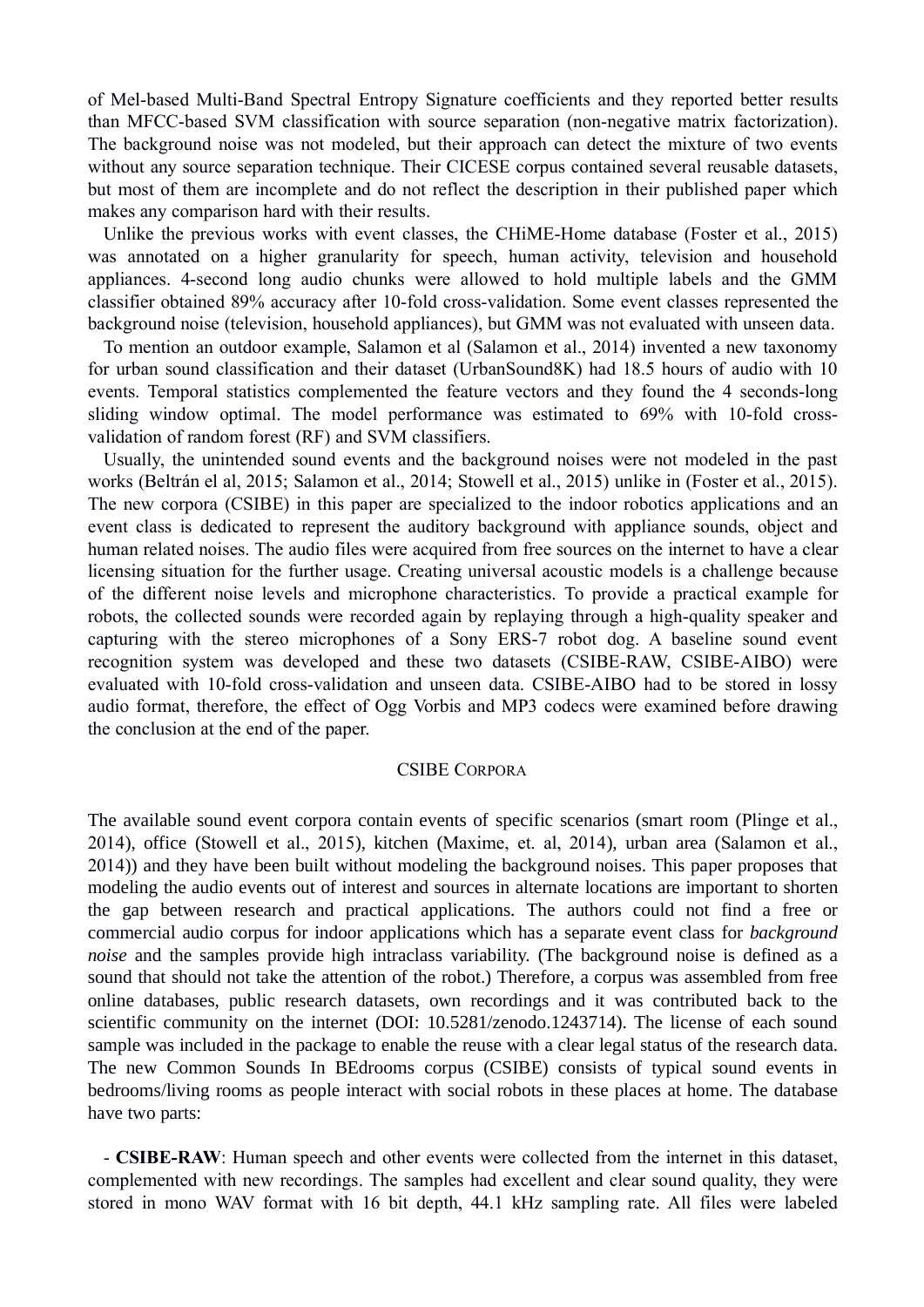according to the sound event type.



**CSIBE-RAW Corpus** 

File count (blue), overall size (10<sup>2</sup> KB, red) Fig. 1. Sample counts for each sound event in CSIBE-RAW.

- **CSIBE-AIBO**: The samples of CSIBE-RAW were played back through a speaker and recorded with the robot microphone. The details about the recording conditions are described in Chapter 2.2.

### 2.1 CSIBE-RAW

The core part of CSIBE was collected from public internet sources (freesound.org, AED (Plinge et al., 2014), DCASE-OL - IEEE DCASE Challenge (Stowell et al., 2015), NAR Dataset (Maxime, et. al., 2014)) and new recordings were done. The sample file counts of 14 sound events in the database were balanced around 300 except the ambient noise and speech (Fig. 1). The first was overrepresented to have a strong class for the uninteresting background noises, the latter was important for reliable speech detection in human-robot interactions. Further characteristics of CSIBE-RAW can be observed on Fig. 1. when the sample counts (blue lines) are compared to the sample size (red line). When those two lines are close to each other for a certain event (e.g piano, bell, vacuum cleaner, traffic), the average duration of the samples are close to 1 second, but short events (100-200 msec) cause a shorter red line (e.g flatulence, parrot, ambient noise) because the same amount of data is divided among more samples.<br>The overall size of CSIBE-RAW is comparable to the indoor sound event databases in the

literature:

- AED for smart rooms has 11 events (350 MB), 213 samples.

- NAR (Maxime, et. al., 2014) for kitchen scene with Nao robot has 42 events, 831 samples (42 MB).

- DCASE-OL (Stowell et al., 2015) for office scene has 16 events (398 MB in 16 bit WAV), 1280 samples.

Although more events are in NAR (42) and DCASE-OL (16), CSIBE-RAW has a much larger sample set (5954 samples). Each event in CSIBE-RAW was recorded with multiple microphones and sound sources to ensure the high intraclass variability and the higher chance for interclass correlation. For example, male, female and children voices in various languages (English, Spanish, Hungarian, French and Japanese) are represented in the speech event and the ambient noise class includes a diverse range of sounds. Enough samples were available on the internet except flatulence and parrot events. The church bell and traffic noises are environmental sounds, but they were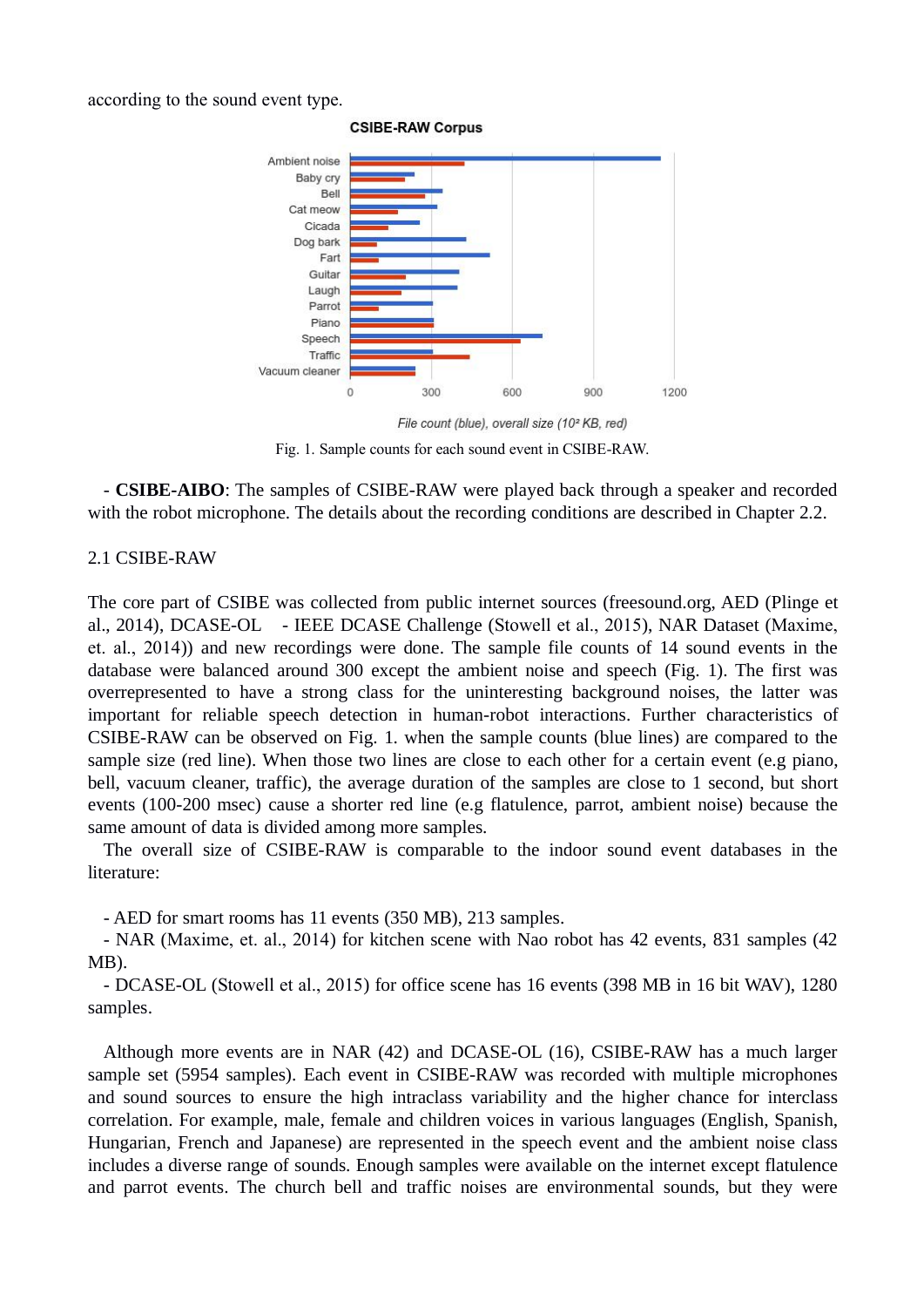included in the database because they are audible inside, similar to cicada, that is a common insect in Asia with high pitch sound. The background noise includes ambient sounds which are not important for a robot or their short audition is not sufficient for a human without visual cue: door, drawer, keys, knock, pen, chair, cup, keyboard, breathing, throat, cough, microwave, steps and zip.

CSIBE-RAW was randomly split into a training  $(CR_T)$  and a validation set  $(CR_V)$  what is denoted in the following brackets  $(CR_T/CR_V)$  for each event: *ambient noise* (326/824 samples), *baby cry* (39/201 samples), *church bell* (70/273 samples), *cat meow* (62/263 samples),*cicada* (39/221 samples), *dog bark* (149/282 samples), *flatulence* (226/292 samples), *guitar* (109/296 samples), *laugh* (154/244 samples), *parrot* (111/198 samples), *piano* (57/253 samples), *speech* (125/588 samples), *traffic* (32/277 samples) and *vacuum cleaner* (32/211 samples), in overall 5954 samples. The audio data durations of the classes were balanced in  $CR<sub>T</sub>$  thus there were many short flatulences in  $CR_T$ , but fewer samples of cat meows, traffic and vacuum cleaner.

One file in the database corresponds to one sound event sample where the silent audio chunks were removed from. In this way, the database is easier to process because there are no additional files for labeling.

## 2.2 CSIBE-AIBO

The standard datasets are often not suitable to develop practical acoustic models for robotics because the training data must incorporate microphone dynamics, various noise levels and reverberant conditions. CSIBE-AIBO attempts to step forward in this direction to show how a base model can be developed by rerecording CSIBE-RAW in multiple settings.

Sony ERS-7 has two "ears" with microphones and these devices feature 16 kHz sampling rate in 16 bit depth. This robot is an embedded platform, therefore, the recording quality is not so clear like a Zoom H1 or H2 recorder. CSIBE-RAW samples were played back with a high quality speaker (Audio Pro Addon One) in silent rooms from different locations relative to the robot:

- **E** Reverberant room, speaker was 1 meter away,  $30^{\circ}$  counterclockwise to the head.
- $\blacktriangleright$  Non-reverberant room, speaker was 1 meter away, 30 $\degree$  counterclockwise to the head.
- E Reverberant room, speaker was 3 meters away, 1 meter high,  $180^{\circ}$  clockwise to the head.
- $\blacktriangleright$  Non-reverberant room, speaker was 3 meters away, 1 meter high, 180 $\degree$  clockwise to the head.

CSIBE-RAW samples were recorded in these room settings with stereo microphones which resulted eight times more data compared to the mono CSIBE-RAW samples. The new sounds were affected by the low-end input quality, reverberation, the recording distance, the microphone displacement relative to the source direction and the microphone self-noise. CSIBE-AIBO was separated to training and validation sets using the same partitions as CSIBE-RAW.  $CA<sub>T</sub>$  contains the rerecorded samples of  $CR_T$  in the first setting,  $CA_T$  in all settings and  $CA_V$ ,  $CA_V$  were generated from CR<sub>V</sub> respectively.

Transferring the audio data from the robot was a challenge because CSIBE-RAW has more than an hour of samples and this procedure had to be automated. The internal storage of the robot could not be used to store the rerecorded samples by reasons of being small (max. 128 MB) and slow read/write speeds. The other option was to transfer the recordings from AIBO via the built-in wireless card with low throughput (appr. 30 KB/sec). The authors found the best compromise with encoding the recorded audio in lossy format and sending the compressed data to a PC on the same WLAN. The SNR of the sound events in CSIBE-AIBO varied between 8.31-16.15 dB (average: 10.85 dB) which was a bitlower than the noisy NAR Dataset (15 dB). The encoding parameters were explored during the initial experimentation and they are discussed in Chapter 4.5 and 4.6.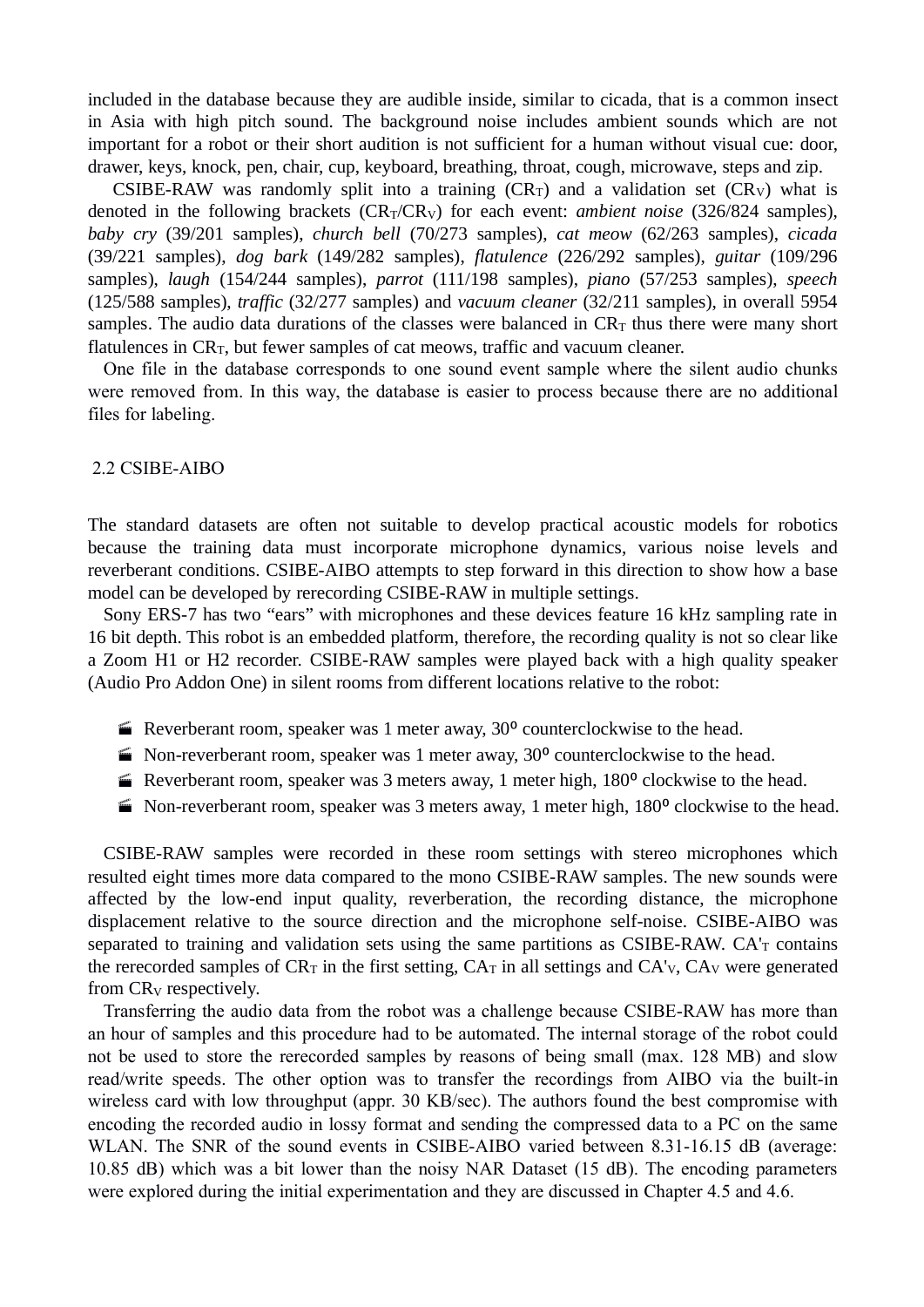### RECOGNITION SYSTEM

Features must be extracted from the audio to train a classifier. The most popular features in the literature are the Mel-frequency cepstrum coefficients (MFCC) (Beltrán el al., 2015; Mesaros et al., 2010; Salamon et al., 2014) which approximate the human auditory perception. In this paper, the audio data were framed by a sliding Hann-filtered window (32 msec) with 33% of overlap, fast Fourier analysis was performed to extract harmonic spectrum, spectral peaks and 26 MFCCs for each frame. The first MFCC coefficient was dropped, the remaining were added to the feature vector. There is no clear consensus in the literature about the ideal MFCC count, some earlier studies employed 13 MFCC components (Beltrán et al., 2015; Chu et al., 2009; Terence et al., 2013), but other works included 15 (Phan et al., 2015), 16 (Mesaros et al., 2010), 20 (Ruiz-Martinez et al., 2013), 26 (Salamon et al., 2014) and 40 (Nouza et al., 2013).

The feature extraction was done with the libxtract library (Bullock, 2007) in  $C_{++}$  and the implementation details of each audio statistic can be found in the github repository<sup>1</sup>. The following 23 statistics were calculated to complement 25 MFCC to 48 features:

- Audio data frames: standard deviation, maximum, min-max range, kurtosis, fundamental frequency, non-zero count, average deviation, variance and zero crossing rate.
- **FH** spectrum: pitch of Harmonic Product Spectrum analysis, irregularity (Jensen, 1999), centroid, variance and standard deviation.
- **Bark coefficients: loudness.**
- Peak spectrum: standard deviation, partials count (non-zero component count) and centroid.
- Harmonic spectrum: arithmetic mean and tristimulus (Pollard and Jansson, 1982).
- **MECC** frames: minimum, arithmetic mean and standard deviation.

These statistics were selected by sequential forward floating feature selection and an iterative examination of the feature importances with cross-validation in the initial experiments. Two features (spectral crest, variance of spectral harmonics) were removed since they were sensitive to lossy encoding. Eventually, the feature vector had small computational cost (1 msec) on the robot and it was robust to lossy audio codecs.

The temporal frame integration (superframes, bag-of-words) was tried without satisfactory results in the initial experiments, therefore, majority voting was used for temporal smoothing to do the classification of each sample file in the next chapters. When <sup>a</sup> label must be associated with <sup>a</sup> file,feature vectors are extracted, predicted with <sup>a</sup> classifier and the label with the most predictions is voted to be the final.

# EXPERIMENTAL RESULTS

# 4.1 Classifier Comparison

The classifiers were mostly implemented with the Machine Learning module of OpenCV (Bradski and Kaehler, 2008), except maximum entropy (ME) (Andrew and Gao, 2007; Tsuruoka et al., 2009), convolutional neural network with tiny-dnn <sup>2</sup> and SVM with linear kernel (King, 2009). The latter was chosen because of the SVM codes in OpenCV uses an old fork of libsvm with custom modifications and several users reported reduced performance with linear kernel behind libsvm. The linear SVM with Dual Coordinate Descent Method (Hsieh et al., 2008) in Dlib provided better

<sup>1</sup> [https://github.com/jamiebullock/LibXtract](�� h t s / g t u . o / a i b l o k L b t a tB�B�BSBfBSB�B�)

<sup>2</sup> [https://github.com/tiny-dnn/tiny-dnn](�� h t s / g t u . o / i y d n t n - n)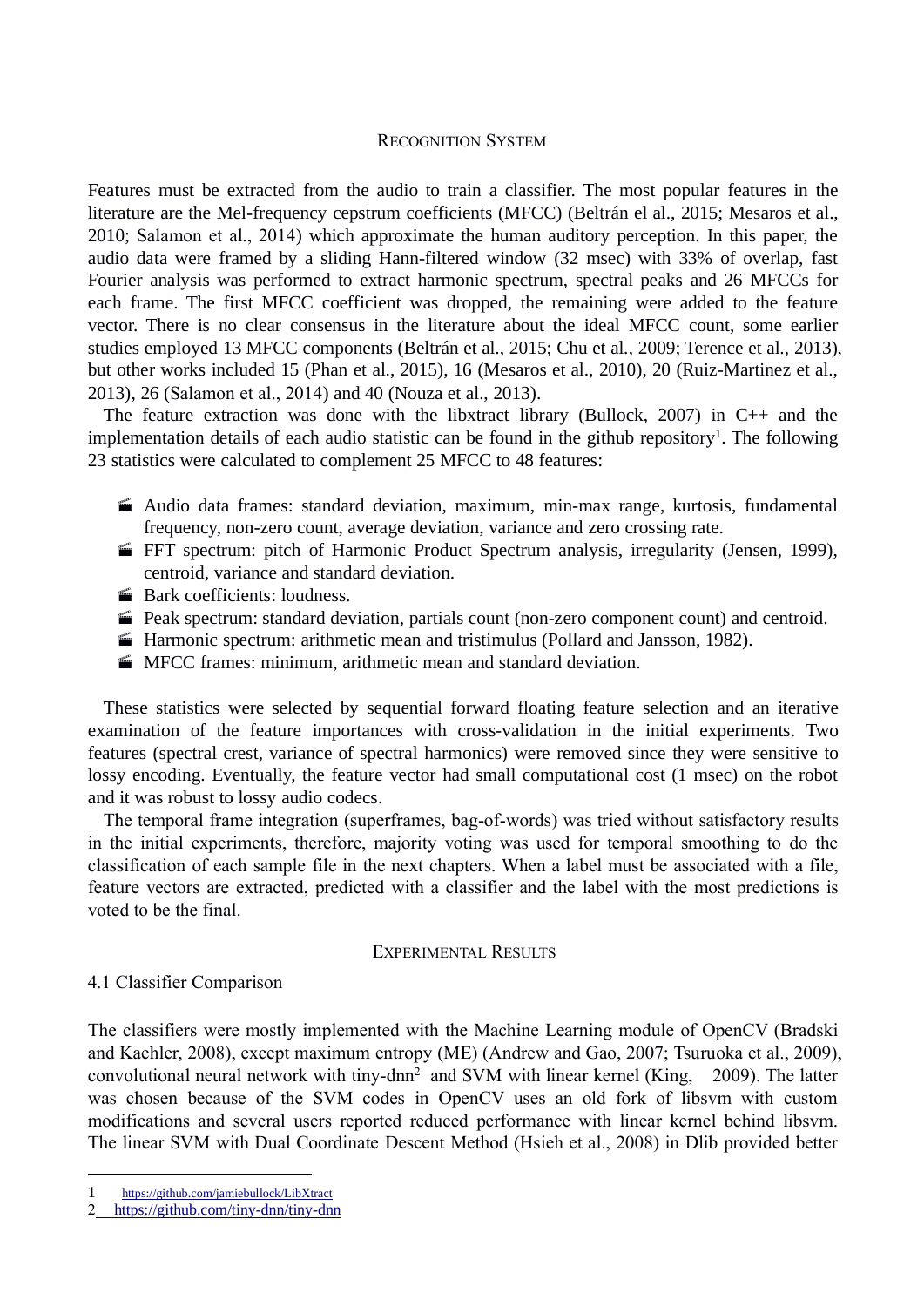accuracy for the authors with this dataset. The SVMs used  $C = 0.1$  parameter while ME was regularized with an Orthant-Wise Limited-memory Quasi-Newton Optimizer  $(L1 = 0.00001)$ . The hyperparameters for the decision tree and random forest were  $Tree_{depth} = 20$ ,  $Forest_{size} = 20$  and the minimal sample count for node split was set to 100.

Several earlier studies focused on deep neural networks for sound event recognition (Hertel et al., 2016; Choi et al., 2016; Cakir et al., 2016). Some explored the input features (Dennis, 2014; McLoughlin et al., 2015; Hertel et al., 2016) for the networks, some compared different network topologies (McLoughlin et al., 2015; Phan et al., 2016). This paper introduces a simple convolutional neural network without automatic feature extraction which can be deployed to embedded systems. The first two layers in the proposed neural network were fully-connected with 200 units, one convolutional layer had 9x1 kernel with stride 1 and the last fully-connected layer contained 100 neurons. The fully-connected layers had leaky rectified linear activation function and the convolutional layer had tanh. The CNN training was executed for 50 epochs with adaptive gradient method (adagrad) and batch size 64.

Each hyperparameter was specified with parameter search on preliminary data during the initial experimentation. The features were rescaled to [0, 1] for CNN, other classifiers got the data after standardization before training and prediction.

The previous datasets were evaluated with cross-validation (CV) (Beltrán et al., 2015; Stowell et al., 2015; Terence et al., 2013) what estimates the model accuracy, but the proper validation is done with unseen data. The 10-fold cross-validation was done with the training sets of CSIBE (CR<sub>T</sub>, CA'<sub>T</sub>) in this paper and the model generalization was explored by building models with these sets and evaluating them with  $CR_V$  or  $CA'_{V}$ .

Fig. 2 shows the CV of nine classifiers with the training set of CSIBE-RAW (CR<sub>T</sub>) and the rerecorded version  $(CA<sub>T</sub>)$  from CSIBE-AIBO where all results were calculated with majority voting. Apart from the standard, frame-based evaluation, aggregated frames (Bergstra et al., 2006) were computed by replacing the original frames with temporally calculated mean and standard deviation of every 9 frames with 30% overlap ( $CR<sub>T,a9</sub>$ ,  $CA'<sub>T,a9</sub>$ ). This data aggregation results smaller training set size by negligible computational costs and improved accuracy is expected compared to the frame-based evaluation (Terence et al., 2013). As we can see, the aggregated frames enhanced performance (even columns are higher) except  $SVM_{RBF}$ ,  $KNN$  and  $DT$  what was a bit surprising. CNN was the top performing classifier in all cases, nevertheless, KNN, DT, RF provided solid accuracies over 80%. Because of  $\text{SVM}_{\text{RBF}}$  and expectation-maximization (EM) with Gaussian mixtures did not reach the performance of other classifiers, they were left out from the further analysis.

SVM and EM can collapse if the training dataset is too big, the training time can increase rapidly and performance is degraded. These algorithms can perform better if the frame count is reduced with sliding window approaches (mean and standard deviation vectors or ARMA models) (Maxime, et. al., 2014; Terence et al., 2013). SV $M_{RBF}$ , NB and EM on Fig. 2 had the biggest improvements among the other classifiers when the cross-validation was done with aggregated frames ( $CR<sub>T,a9</sub>$ ,  $CA<sub>T,a9</sub>$ ) which reduced the training set sizes to 1/3. Although the aggregation yielded the least improvement for CNN, but its training time was reduced by 1/3 what is important to speed up the slow training of deep learning networks.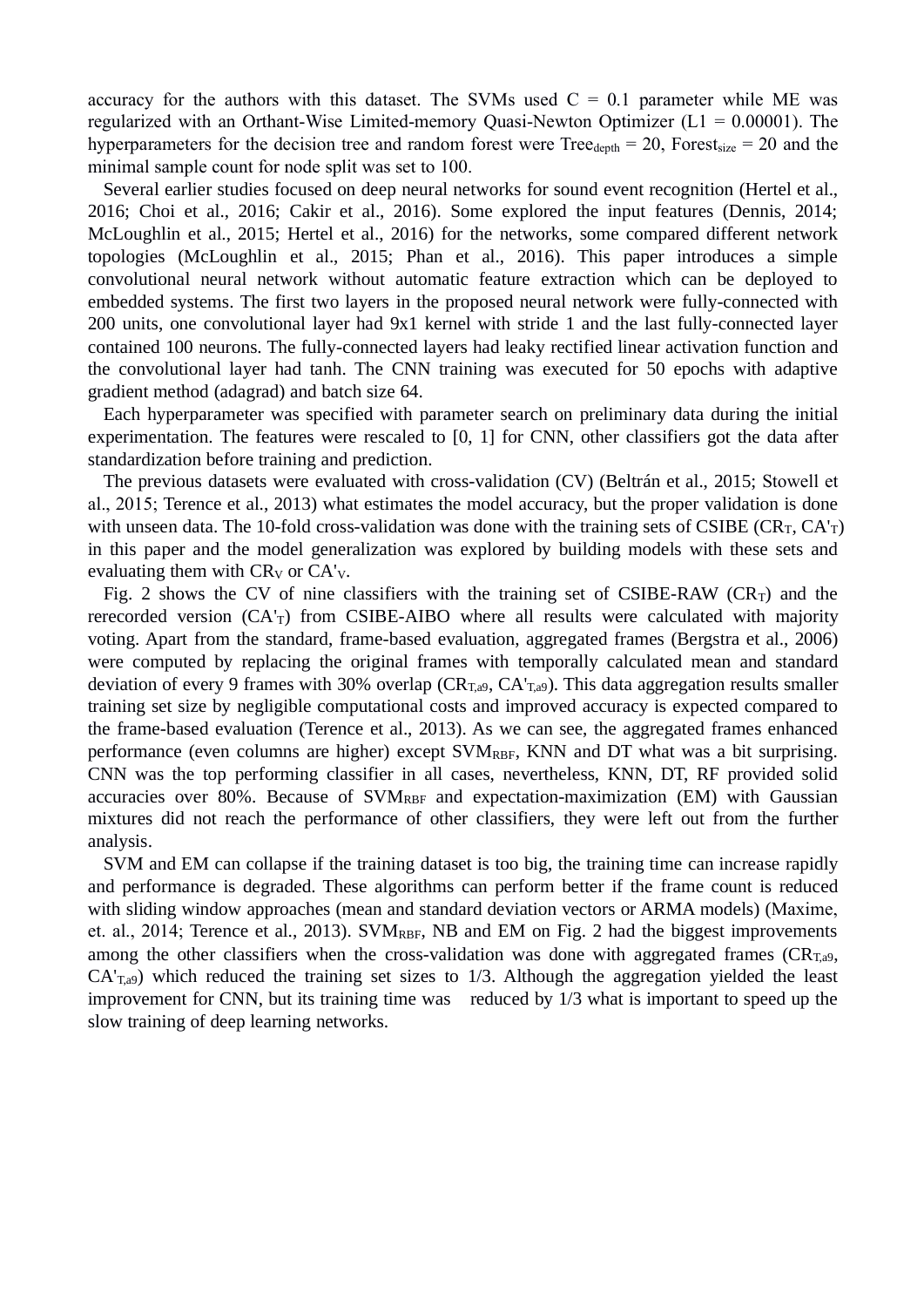

Fig. 2. Cross-validation results for several classifiers over the training set  $(CR_T)$  of CSIBE-RAW (red) and  $CA_T$  of CSIBE-AIBO (blue). The lighter colors (odd columns) were the frame-based votes and the aggregated frames were used in the darker (even columns), but the final results were calculated with majority voting. Classifiers: maximum entropy (ME), support vector machine with linear kernel (SVM<sub>Lin</sub>), support vector machine with radial basis function (SVM<sub>Rbf</sub>), naïve Bayes (NB), k-nearest neighbors (KNN), decision tree (DT), random forest (RF), expectation-maximization (EM) algorithm and convolutional neural network (CNN).

The past studies used various methods to check their datasets and a natural point is how the baseline system (BS) in this paper relates to the literature. Two public corpora were tested by BS with the same preprocessing steps of the original studies, but distinct classifier implementations and audio statistics. The dataset A of CICESE was cross-validated with a hidden Markov model (HMM) to 98% (F-score) in (Beltrán et al., 2015) while BS reached 99.2% accuracy with KNN, 98.8% with DT and 98.3% with RF. The file averaged NAR dataset was cross-validated to 88.4% with KNN and 91.5% with SVM in (Maxime, et. al., 2014) although BS had 91.41% with KNN and 92.1% with SVM<sub>Lin</sub>. These results showed that the recognition system of this paper provides the same or slightly better performance compared to (Beltrán et al., 2015) and (Maxime, et. al., 2014).

### 4.2 Model Evaluation

The cross-validation estimates the model accuracy with unseen data, but it can lead to misunderstandings about the generalization power. Fig. 3 shows the model evaluations for seven classifiers which were selected after the cross-validation in Chapter 4.1. Models were built with the aggregated frames of the previous training sets ( $CR<sub>T,a9</sub>$ ,  $CA'<sub>T,a9</sub>$ ) and they were evaluated with the aggregated frames of their validation sets ( $CR<sub>V</sub>,a9$ ,  $CA<sub>V</sub>,a9$ ) to identify any difference in the performance with unseen samples. The aggregated frame-based accuracies (lighter columns) varied between 70%-90%, the majority voting enhanced these results up to 90%-96% (darker columns). All classifiers were satisfactory after majority voting, but CNN was again the best in every situation. The actual model accuracies were underestimated by the cross-validation because all  $CR_{mv}$  and  $CA<sub>mv</sub>$  evaluations in Fig. 3 were over 90% while almost none of the cross-validations of the same classifiers reached 90% in Fig. 2.

CSIBE-RAW contains the collected samples from the internet and CSIBE-AIBO the rerecorded versions. The original sounds achieved higher frame-based results in all cases (CR<sub>cf</sub> vs. CA'<sub>cf</sub> in Fig. 3), but the majority voting turned this into the other direction and every CA'mv was higher than  $CR<sub>mv</sub>$ . The classifiers delivered accuracies over 90% with majority voting regardless of the datasets (CR vs. CA'). The next subchapter will examine why the multi-conditional learning is needed for real-world applications.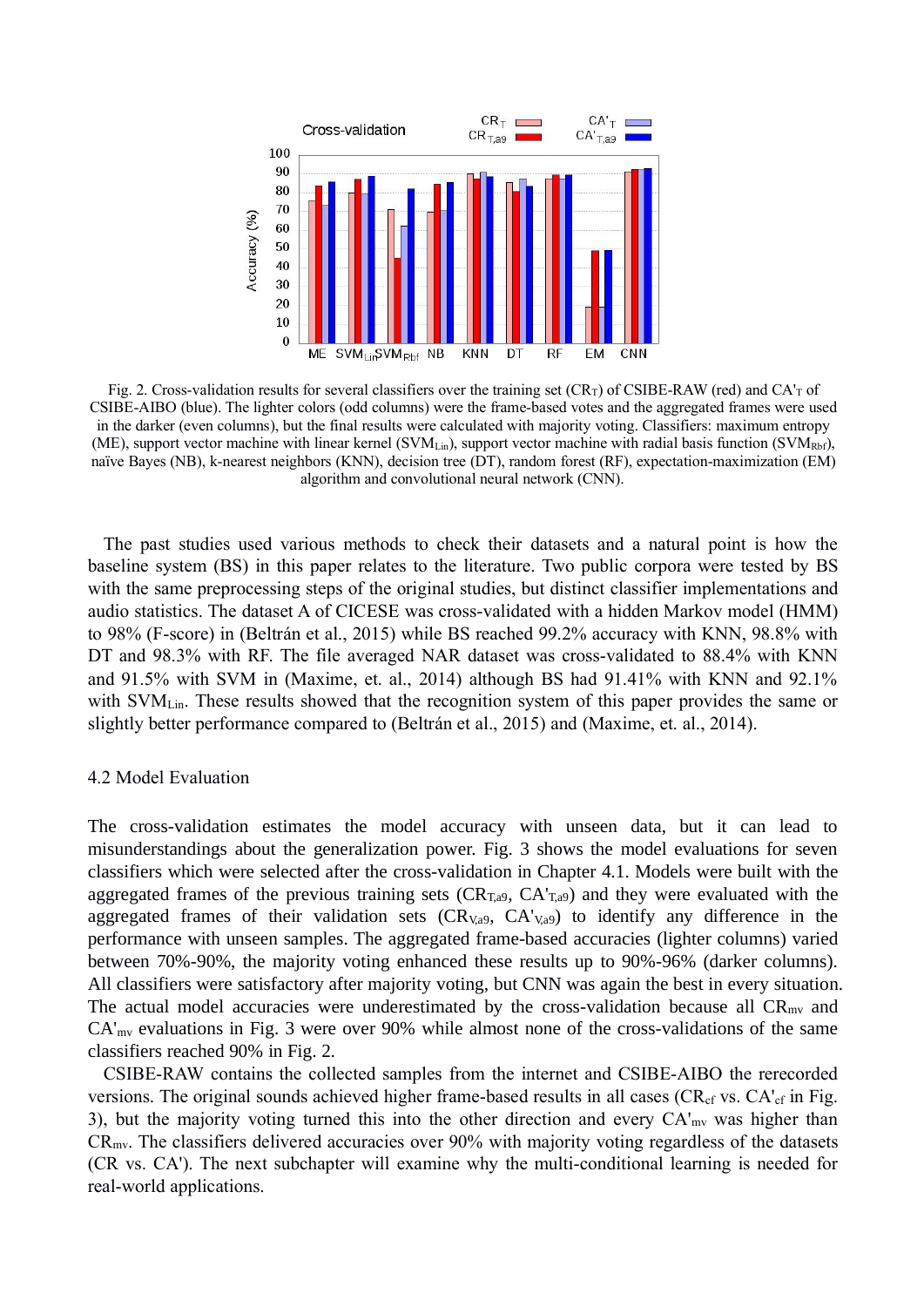### 4.3 Multi-conditional Learning (MCL)

The room reverberation and the microphone dynamics alter the feature vector and may raise the recognition error significantly. In MCL, the classifier is trained with samples with different distortions and the built model will be robust to these conditions. Training and validation sets were constructed in Chapter 2.2 for MCL, CA'<sub>T</sub> contained rerecorded samples from one room setting and this training set represents the learning in one condition. However, the same sample files rerecorded in all four settings were included in  $CA<sub>T</sub>$  to provide a training set with multiple reverberant and SNR conditions.

In (Mesaros et al., 2010), the isolated sound events were recognized with a GMM-HMM model and the system had 53% accuracy for clean samples, 47% for 10 dB SNR, 38% for 5 dB SNR and it decreased to 28% for 0 dB SNR. Ruiz-Martinez et al implemented SVM for environmental sounds (Ruiz-Martinez et al., 2013) and their model achieved 89% accuracy for clean samples, 85% for 10 dB SNR, 79% for 5 dB and 71% for 0 dB. These earlier works had considerable loss in the performance by adding artificial noise what can be handled with some solutions. The model adaption, signal enhancement and feature compensation can make the system more robust against noise (Dennis, 2014), but this paper uses the multi-conditional learning to build models that are tolerant for lower SNR, reverberant and non-reverberant conditions. On one hand, this learning method requires large training set, on the other hand, the authors wanted to avoid synthetic training data what often is not applicable outside the laboratory environment. The CSIBE-AIBO corpus was built according to these principles (Chapter 2.2) although the rerecording in four settings was a time consuming process.

The aforementioned problems were analyzed in Table I how DT, RF,  $SVM<sub>Lin</sub>$  and CNN classifiers performed in model evaluation when the training and the validation sets were varied. The first two rows represent the baseline and come from Fig. 3. The model of the first row was built and evaluated on the clean samples of CSIBE-RAW, all accuracies were over 90%. Similar results were achieved with rerecorded sets in the second row because the recording environment altered both the training and the validation sets.



Fig. 3. Model evaluation of seven classifiers over the validation set  $(CR_V)$  of CSIBE-RAW (red) and  $CA_V$  of CSIBE-AIBO (blue). The lighter colors (odd columns) were the aggregated frame-based evaluations and majority voting was used in the darker (even columns) in addition.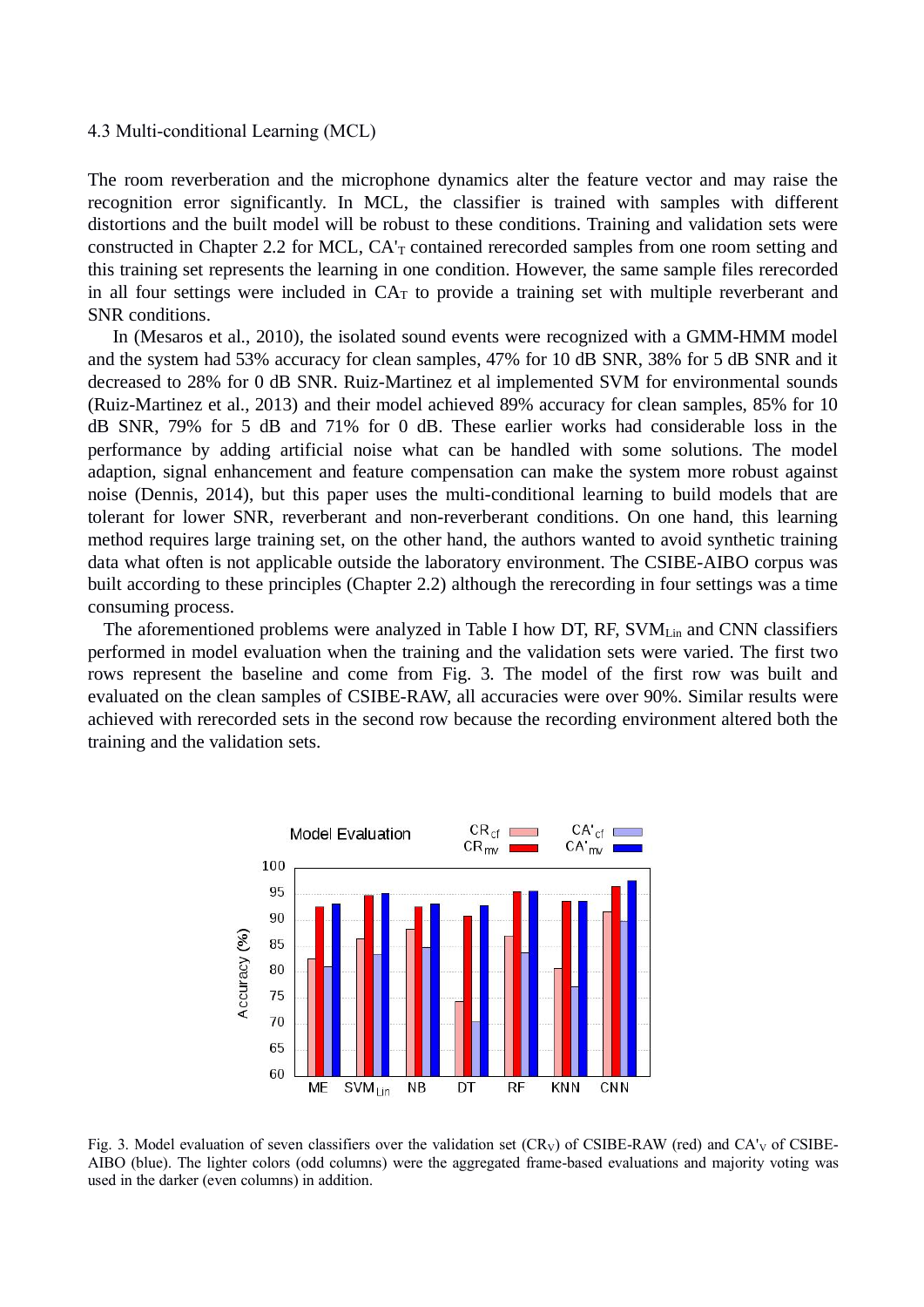TABLE I. MODEL EVALUATION WITHOUT MULTI-CONDITIONAL LEARNING

DECISION TREE, RANDOM FOREST, LINEAR SVM AND CONVOLUTIONAL NEURAL NETWORK PERFORMANCES WITH DIFFERENT TRAINING AND VALIDATION SETS. ALL RESULTS WERE CALCULATED WITH AGGREGATED FRAMES AND MAJORITY VOTING. THE FIRST TWO ROWSCONTAIN ACCURACIES FROM FIG. 3.

| <b>Training Set</b> | Validation Set     | DT    | RF    | $\text{SVM}_\text{Lin}$ | <b>CNN</b> |
|---------------------|--------------------|-------|-------|-------------------------|------------|
| $CR_{T,a9}$         | CR <sub>V</sub> a9 | 90.78 | 95.41 | 94.69                   | 96.45      |
| CA <sub>T,a9</sub>  | $CA'_{Va9}$        | 92.83 | 95.57 | 95.07                   | 97.54      |
| CR <sub>T,a9</sub>  | $CA'_{Va9}$        | 65.36 | 74.84 | 79.20                   | 79.88      |
| CR <sub>T,a9</sub>  | CA <sub>Va9</sub>  | 38.36 | 44.28 | 53.22                   | 52.02      |
| CA <sub>T,a9</sub>  | CA <sub>Na9</sub>  | 62.30 | 62.21 | 64.62                   | 66.49      |



Fig. 4. Model evaluation with and without multi-conditional training. The validation set is  $CA_{Va}$  of CSIBE-AIBO in all cases, but the training set is  $CA_{T,a9}$  for the red columns and  $CA_{T,a9}$  for blue columns. The lighter colors show the aggregated frame-based evaluation and the darker represent the results after majority voting.

When the clean training set  $(CR_{T,a9})$  was tested against the rerecorded validation set in one room setting (CA'<sub>V,a9</sub>), the accuracies were decreased by 15-25% in the third row compared to the first. Evaluating  $CR_{Ta9}$  with the rerecorded validation set in all four settings (fourth row), the performance was dropped even more (41-52%) compared to the first row. These results confirmed that models built on the original samples in CSIBE-RAW were not successful to generalize the recording conditions of CSIBE-AIBO. The last row in Table I contains the results for rerecorded training set in one setting  $(CA<sub>T,a9</sub>)$  and rerecorded validation set in four room settings  $(CA<sub>V,a9</sub>)$ . Despite the both sets were affected by the robot microphone and the reverberation, the accuracies were as low as  $62-64\%$  since  $CA_{Va9}$  was altered by all four settings.

To summarize the findings:

- CNN delivers the best performance almost every time without MCL (except the fourth row in Table I).
- The more challenges the validation set have (lower SNR, reverberation), the more the accuracies decrease.
- Deep neural networks cannot handle these problems with hand-crafted features. (Moving the feature extraction to autoencoders can be a solution if large amount of training data and GPU power are available.)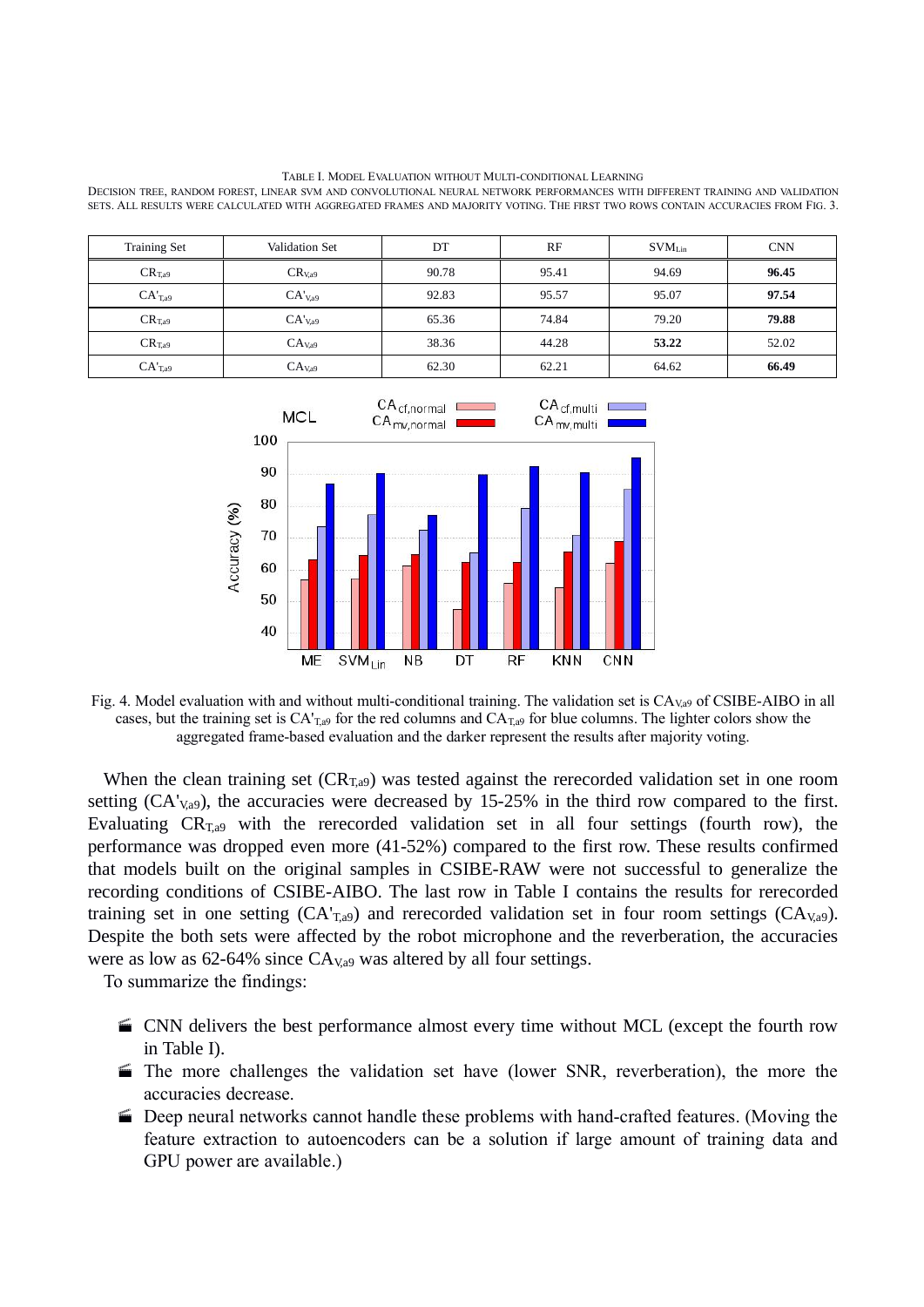### TABLE II. CLASSIFIER PROPERTIES

THE ACCURACIES ARE CA<sub>MVMULTI</sub> RESULTS FROM FIG. 4. THE TRAINING TIMES ARE SINGLE-THREADED FOR SVM, DT AND RF, BUT MULTITHREADED FOR CNN ON CPU. PREDICTION TIME PER FEATURE VECTOR IS PRESENTED FOR SVM AND CNN BECAUSE THEY FIT IN THE MEMORY OF THE ROBOT.

| <b>CNN</b><br>RF<br>SVM <sub>Lin</sub><br>DT<br><b>KNN</b><br>95.07<br>90.2<br>89.9<br>92.6<br>90.5<br>Accuracy (%)<br>$\mathbf{I}^*$<br>3359<br>213<br>56<br>Training time (sec)<br>13<br>1136.7<br>63.6<br>0.364<br>64.5<br>3.5<br>Memory usage (MB)<br>$\mathbf{I}^*$<br>$\cdot$ *2<br>$\cdot$ $\cdot$ $\cdot$ $\cdot$<br>0.36<br>Prediction time (msec)<br>O |  |  |  |
|------------------------------------------------------------------------------------------------------------------------------------------------------------------------------------------------------------------------------------------------------------------------------------------------------------------------------------------------------------------|--|--|--|
|                                                                                                                                                                                                                                                                                                                                                                  |  |  |  |
|                                                                                                                                                                                                                                                                                                                                                                  |  |  |  |
|                                                                                                                                                                                                                                                                                                                                                                  |  |  |  |
|                                                                                                                                                                                                                                                                                                                                                                  |  |  |  |
|                                                                                                                                                                                                                                                                                                                                                                  |  |  |  |

**\*1** KNN classifier does not have training step.

**\*2** DT, RF and KNN classifiers do not fit in the 64 MB RAM of the robot.

### TABLE III. CONFUSION MATRIX OF CNN MODEL.

THE ROWS SHOW THE REAL EVENTS AND THE COLUMNS HOW THEY WERE CLASSIFIED.(AMBIENT NOISE: AN; BABY CRY: BC; BELL: B; CAT MEOW: CM; CICADA: C; DOG BARK: DB; FLATULENCE: F; GUITAR: G; LAUGH: L; PARROT: PA; PIANO: PI; SPEECH: S; TRAFFIC: T; VACUUM CLEANER: V)

| BC<br>AN<br>$\mathbf T$<br>$\mathsf{C}$<br>$\rm F$<br>$\%$<br>$\mathbf{B}$<br>CM<br>DB<br>G<br>L<br>PI<br>S<br>V<br>PA<br>89<br>3<br>${\rm AN}$<br>$\mathbf{1}$<br>$\mathbf{1}$<br>BC<br>92<br>$\mathbf{1}$<br>$\overline{4}$<br>$\, {\bf B}$<br>97<br>$\mathbf{1}$<br>3<br>CM<br>94<br>${\mathsf C}$<br>100<br>DB<br>98<br>$\mathbf F$<br>5<br>3<br>86<br>$1\,$<br>G<br>99<br>91<br>6<br>Г<br>$\mathbf{1}$<br>97<br>PA<br>3<br>PI<br>94<br>$\mathbf{1}$<br>98<br>S<br>$\mathbf T$<br>97<br>99<br>$\ensuremath{\text{V}}$ |  |  |  |  |  |  |  |  |
|---------------------------------------------------------------------------------------------------------------------------------------------------------------------------------------------------------------------------------------------------------------------------------------------------------------------------------------------------------------------------------------------------------------------------------------------------------------------------------------------------------------------------|--|--|--|--|--|--|--|--|
|                                                                                                                                                                                                                                                                                                                                                                                                                                                                                                                           |  |  |  |  |  |  |  |  |
|                                                                                                                                                                                                                                                                                                                                                                                                                                                                                                                           |  |  |  |  |  |  |  |  |
|                                                                                                                                                                                                                                                                                                                                                                                                                                                                                                                           |  |  |  |  |  |  |  |  |
|                                                                                                                                                                                                                                                                                                                                                                                                                                                                                                                           |  |  |  |  |  |  |  |  |
|                                                                                                                                                                                                                                                                                                                                                                                                                                                                                                                           |  |  |  |  |  |  |  |  |
|                                                                                                                                                                                                                                                                                                                                                                                                                                                                                                                           |  |  |  |  |  |  |  |  |
|                                                                                                                                                                                                                                                                                                                                                                                                                                                                                                                           |  |  |  |  |  |  |  |  |
|                                                                                                                                                                                                                                                                                                                                                                                                                                                                                                                           |  |  |  |  |  |  |  |  |
|                                                                                                                                                                                                                                                                                                                                                                                                                                                                                                                           |  |  |  |  |  |  |  |  |
|                                                                                                                                                                                                                                                                                                                                                                                                                                                                                                                           |  |  |  |  |  |  |  |  |
|                                                                                                                                                                                                                                                                                                                                                                                                                                                                                                                           |  |  |  |  |  |  |  |  |
|                                                                                                                                                                                                                                                                                                                                                                                                                                                                                                                           |  |  |  |  |  |  |  |  |
|                                                                                                                                                                                                                                                                                                                                                                                                                                                                                                                           |  |  |  |  |  |  |  |  |
|                                                                                                                                                                                                                                                                                                                                                                                                                                                                                                                           |  |  |  |  |  |  |  |  |
|                                                                                                                                                                                                                                                                                                                                                                                                                                                                                                                           |  |  |  |  |  |  |  |  |

As a consequence, when big data is not accessible, multi-conditional learning is required to solve these obstacles. McLoughlin et al trained deep neural networks with spectrogram image features (McLoughlin et al., 2015) from different noise conditions and the models delivered similar accuracies for the clean and 20dB SNR testing samples though 1-6% decreases were for 10dB. In (Terence et al., 2013), when the MFCC features were trained to GMM, the model had 67.40% accuracy without MCL and 95.12% with MCL. Dennis had two systems based on SVM and HMM (Dennis, 2014) and dropped 20-90% accuracy without MCL, but the degradation was reduced to 2- 30% under 0-20 dB SNR conditions with MCL. According to these earlier works, multi-conditional learning is an effective method to deal with different SNRs.

CAcf,normal and CAcf,multi (red columns) in Fig. 4 present seven classifiers trained with the aggregated frames of  $CA<sub>T,a</sub>9$  and evaluated on  $CA<sub>V,a</sub>9$ , similar to the fifth row in Table I. All classifiers delivered low accuracies (62-66%) after majority voting, none of them could generalize to the three unknown rerecording settings in the validation set CA<sub>V,a9</sub>. Once the training set comprehended the rerecorded samples of  $CR_T$  in all four room settings  $(CA_{T,a9})$ , the multiconditional learning improved the results  $(CA_{cf, multi})$  by 24-30% and achieved 87-95% accuracies (dark blue columns) except naïve Bayes which had 77.10% after majority voting. As it happened in Fig. 2 and 3, CNN outperformed other algorithms again. The top-5 classifiers were picked for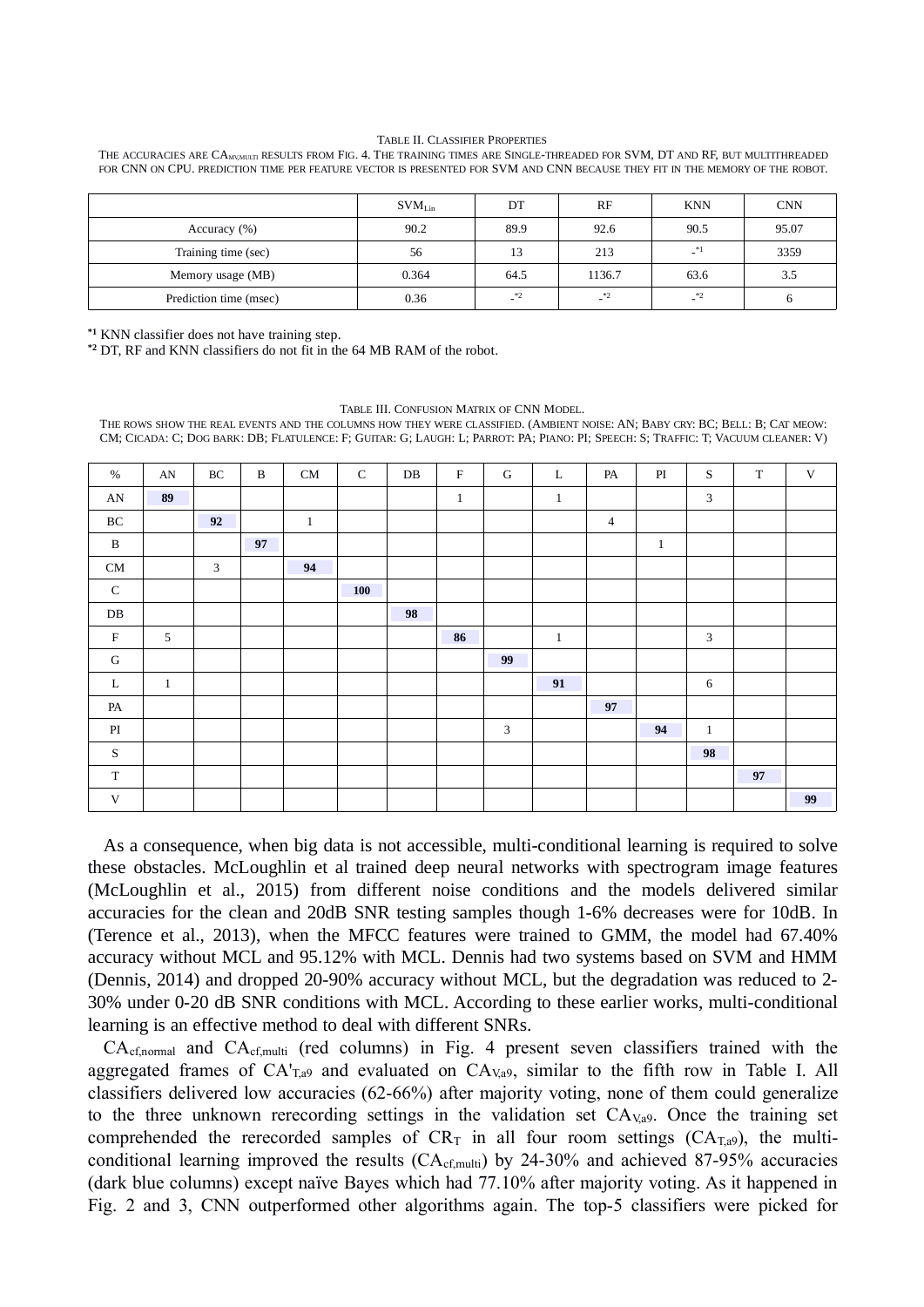further analysis to select a final model for real-time usage on the robot.

### 4.4 Classifier Selection

The support vector machines (Salamon et al., 2014; Stowell et al., 2015; Terence et al., 2013) and KNN (Chmulik and Jarina, 2012; Plinge et al., 2014; Theodorou et al., 2014) have been widely implemented for sound event recognition while the decision tree-based classifiers have been received less attention (Delgado-Contreras et al., 2014; Phan et al., 2015; Salamon et al., 2014) and deep learning is the current mainstream (Hertel et al., 2016; Phan et al., 2016; Choi et al., 2016). To choice the final model, multiple aspects must be considered such as accuracy, training time, memory usage and prediction time. All classifiers in Table II show reasonable accuracies between 89.9%-95.07% which satisfied the first criterion. When the training set size is increased, the DT and RF models grow larger (Sebbanü et al., 2000; Sug, 2009). Although the RF model had the second best accuracy (92.6%) in Table II, but the memory consumption was over 1 GB after learning 165872 aggregated frames what was not acceptable for embedded systems. Similarly, the DT model (64 MB) also did not fit in the memory. In a previous work, KNN performed closely to SVM in (Maxime, et. al., 2014) and this classifier does not include a training phase, nevertheless, the training set must be cached in the memory and the bigger the training set, the longer the prediction time. Namely, KNN with  $CA<sub>T</sub>$  can make one prediction in 23 msec on a high-end AMD FX 8350 desktop CPU which is not enough for real-time processing on the robot and the training set also does not fit in 64 MB RAM. Because of these reasons, DT, RF and KNN were not suitable for eventual tests on the robot.

CNN had the best accuracy (95.07%) after 1 hour-long training with moderate memory and CPU usage on the robot (Table II), therefore, this classifier was selected for onboard deployment. It is worth mentioning that SVM<sub>Lin</sub> is a good alternative to CNN if some accuracy can be scarified for negligible memory usage (364 KB) and prediction time (0.36 msec).

The confusion matrix of the CNN model (accuracy: 95.07%, F-score: 95.54%, precision: 95.71%, recall: 95.47%) is shown in Table III where the cells were left blank if they contained less than 1%. The cicada samples were recognized all the time correctly because of the unique voice characteristics (high pitch) of this animal. Some sound events were challenging for the model because the laugh had similarities with the human speech (6% misclassification), the flatulences were short events and harder to distinguish from the ambient noise. In overall, the events were recognized with adequate accuracies (>85%).

The authors executed a preliminary test with the CNN model after multi-conditional learning. This model was deployed to the robot, feature vectors were generated directly from the microphone data. CNN predicted well live input, but the implementation details of a final recognition system on <sup>a</sup> Sony ERS-7 are out of scope in this paper.4.5 Lossy Encoding Effects

As it was described in Chapter 2.2, CSIBE-AIBO was recorded with lossy Ogg encoder. This chapter explains the codec selection procedure and how the VBR settings were determinated. The target was to find a lossy codec which does not effect the classifier accuracy if either the training or the validation set is transcoded. *Full transcoding* denotes when both the training and the validation set are transcoded with the same lossy codec before the model building and evaluation processes. This is relevant for storing large audio databases in the fraction of the original disk space and using these big data to train and test deep neural networks without performance degradation. *Half transcoding* means transcoded training set and unaltered validation set. This evaluation step ensures that the DNN models built with full transcoding can be deployed on consumer devices where the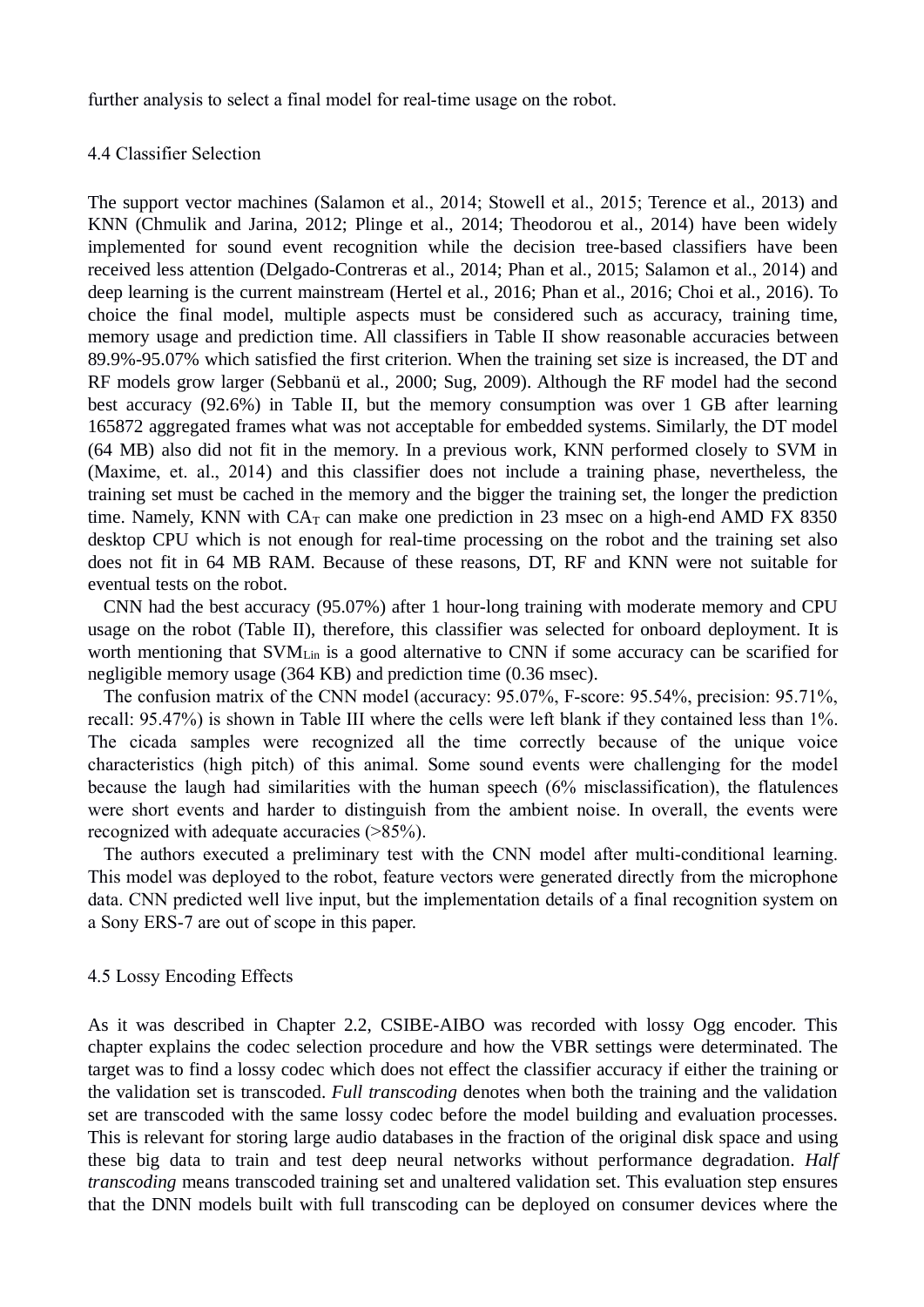model will recognize uncompressed audio from a real microphone.

Two popular lossy compression algorithms were examined, the Ogg Vorbis transcoding was implemented with libvorbis<sup>3</sup>, the MP3 encoding with libmp3lame<sup>4</sup> and the MP3 decoding with LAME's mpglib version. The effects of lossy encoding has been studied in the literature for speech (Besacier et al., 2001; Pollak and Behunek, 2011; Sáenz-Lechón et al., 2008) and music (Uemura et al., 2014; Urbano et al., 2014) classifications, but this paper provides the first analysis for sound event recognition. The cited papers from the literature examined only the MP3 encoding while both Ogg and MP3 codecs are reviewed here. Some past works trained the acoustic model with uncompressed audio and the training set was transcoded with lossy codecs to check the effects (Besacier et al., 2001; Borsky et al., 2015), but half transcoding was employed in (Ng et al., 2004) and full transcoding in (Nouza et al., 2013; Uemura et al., 2014; Urbano et al., 2014). Minimum 32 kbit MP3 profile was sufficient to avoid performance decrease for speech recognition in (Besacier et al., 2001; Ng et al., 2004) and 64 kbit in (Sáenz-Lechón et al., 2008). Uemura et al (Uemura et al., 2014) found 32 kbit VBR enough for chord recognition while Urbano et al preferred at least 160 kbit CBR MP3 encoding (Urbano et al., 2014).



Fig. 5. CNN model performance when both the training  $(CR_{T,a9})$  and the validation set  $(CR_{V,a9})$  of CSIBE-RAW were transcoded with lossy codecs (MP3 $_{\text{full}}$ , Ogg<sub>full</sub>) and when only the training set was transcoded (MP3 $_{\text{train}}$ , Ogg $_{\text{train}}$ ), but  $CR_{Va9}$  remained in wave format. The results are shown in the function of the target VBR bitrate. The gray reference line (Ref) shows the baseline CNN accuracy with the untouched training  $(CR_{Ta9})$  and validation sets  $(Cr_{va9})$ .



Fig. 6. Processing times on the robot and the encoded sizes of 3-seconds long, 16 kHz, stereo audio chunk with Ogg codec. The results are shown in the function of the target VBR bitrate. The crosses are related to the left scale, the lines to the right scale.

3 [https://xiph.org/vorbis/](�� h t s / x p . r / o b s)

[http://lame.sourceforge.net](�� h t : / a e s u c f r e n t  @V@ @c�)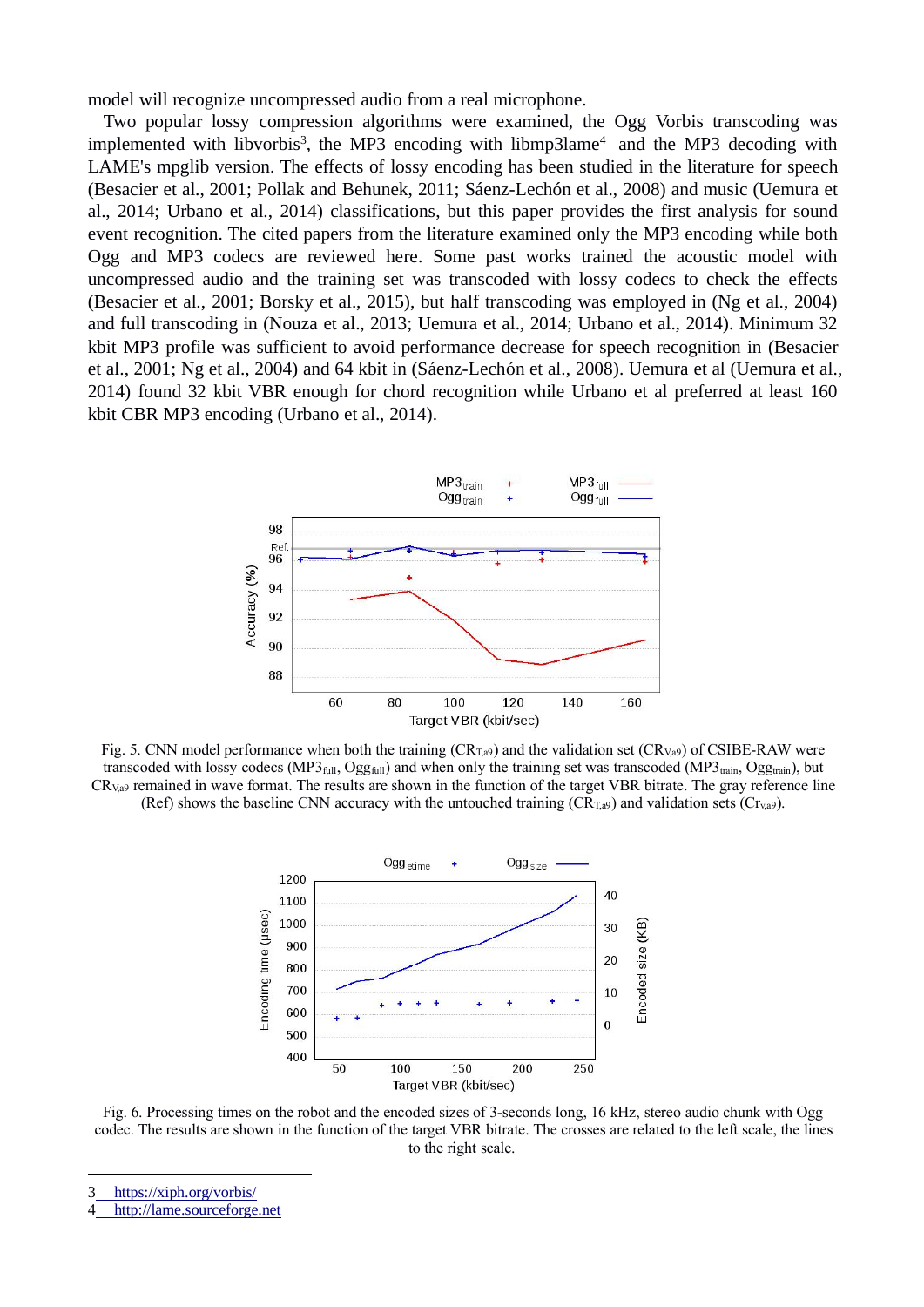The lossy codec influence on CSIBE-RAW was investigated in Fig. 5. A gray line (Ref) shows the baseline performance of the convolutional neural network model with uncompressed data,  $MP3_{train}$ and Ogg<sub>train</sub> were obtained with half transcoding as well as  $MP3$ <sub>full</sub> and Ogg<sub>full</sub> with full transcoding. The accuracies of MP3 $_{\text{train}}$  and Ogg<sub>train</sub> matched at 100 kbit VBR otherwise the MP3 encoding caused 0.2-1.2% loss against the Ogg Vorbis results. Ogg<sub>train</sub> lost maximum 0.8% from the reference line even on lower bitrates, therefore, Ogg Vorbis is recommended for half transcoding on any bitrates.

The full transcoding with MP3 caused surprise because  $MP3$ <sub>full</sub> was lower by 2.7-7.9% from Ogg<sub>full</sub>, especially on higher bitrates what contradicts the expectation of good quality over 128 kbit VBR. There might be some special encoding settings in LAME which can make some frequency bands sensitive to the MP3 format. Further investigation is needed later to answer this question.

Ogg<sub>full</sub> (blue line in Fig. 5) delivered very similar accuracies compared to Ogg<sub>train</sub> thus the same suggestion applies, Ogg Vorbis codec is advised for full transcoding and the accuracy did not decrease over 128 kbit VBR in comparison with the CNN model built from uncompressed audio.

Ogg Vorbis achieved minimal losses in accuracy in both full and half transcoding, therefore, this format is advised to store big audio databases for deep learning training in data centers.

### 4.6 Lossy Encoding on AIBO

The targets for the rerecorded samples on AIBO were the small compressed size and the short encoding speed. The small size saved wireless bandwidth and the encoding speed shortened the wait time when the samples were recorded again and collected for multi-conditional learning. Fig. 6 shows these variables in the function of different Ogg VBR settings. All processing times (blue crosses) were between 590-680 μsec, but the produced data size was 4 times bigger between 50 kbit and 250 kbit VBR profiles. To determinate the best compromise between the quality and encoding speed, the Ogg Vorbis codec performance can be compared on the Fig. 5 and Fig. 6. The higher variable bitrates ( $>128$  kbit) of Ogg Vorbis increase the encoded data size (Ogg<sub>size</sub> in Fig. 6) without offering additional performance (Ogg<sub>full</sub> in Fig. 5). Therefore, 128 kbit VBR setting for Ogg Vorbis was the optimal selection to avoid any loss in accuracy caused by audio compression when CSIBE- RAW was rerecorded with the robot for CSIBE-AIBO. Once the audio was encoded with an average compression ratio 1:8, the data were transferred from the robot to a PC in a few hundred milliseconds via wireless network.

### **CONCLUSION**

The paper described how the CSIBE corpora were created for non-overlapping sound event recognition in the robotics field. The samples were mainly gathered from free internet sources to build a redistributable CSIBE-RAW. This database contained 14 sound events where 13 events represented human speech, animal voices, musical instruments and household appliances. One special class modeled the ambient noises (e.g knock, drawer, keyboard, paper, breathing, steps) which are not important for a domestic robot. CSIBE-RAW was compared to the literature, its size (5954 sample files) was higher than the existing databases for indoor environment and the modeling of uninteresting events (ambient noise class) was also unique.

CSIBE-RAW was rerecorded with a stereo microphone of a robot in four room settings (CSIBE- AIBO) to train acoustic models which were tolerant to reverberant conditions and challenging SNR levels. Multiple experiments were carried out to find the optimal classifier and lossy encoding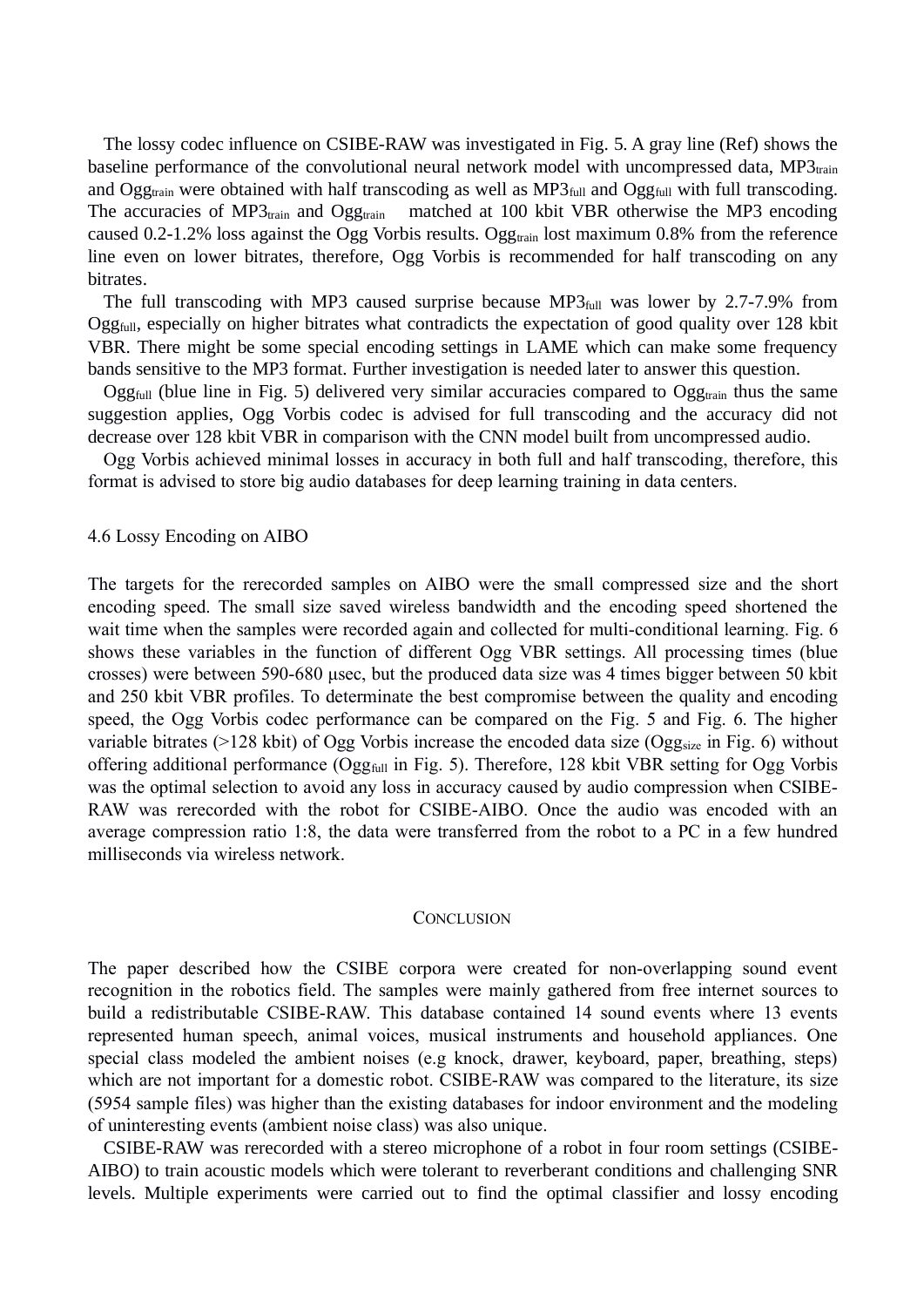settings to deploy a real-time capable acoustic model on a Sony ERS-7 robot. The convolutional neural network was the appropriate classifier with multi-conditional learning to reach 95.07% accuracy with unseen audio data from CSIBE-AIBO.

Further contributions of the paper were the reported audio statistics in the recognition system which improved the standard MFCC results and they were robust against the lossy encodings hence the previously mentioned CNN model was built with compressed audio data. The lossy Ogg Vorbis and MP3 codecs were studied and the results suggested to select the Ogg Vorbis format with 128 kbit VBR profile.

Future work can include the introduction of new sound classes to the CSIBE corpora to recognize more environmental events, working out the details of the live sound event recognition on the robot and the investigation of the performance loss with MP3 codec with high VBR profiles.

The authors would like to emphasize that the lack of the classifier hyperparameters makes the reported performance measurements hard to interpret because direct comparisons will not be possible with new methods. For example, the NAR dataset evaluation (Maxime, et. al., 2014) involved SVM classifier, but it is unclear which kernel (linear, radial basis function or polynomial) and hyperparameters were used. The authors of this paper encourage the future works to present the classifier hyperparameters for reproducible research.

### ACKNOWLEDGMENT

Nokia Foundation provided a grant (ID: 201510141) for two months in 2015 when the CSIBE- RAW dataset was collected, CSIBE-AIBO was recorded and the initial baseline system was implemented. We want to say special thanks to Toni Heittola and Annamaria Mesaros from Tampere University of Technology for their invaluable comments to overcome some problems.

### **REFERENCES**

- Andrew, G., Gao, J., 2007. Scalable training of L1-regularized log-linear models," in Proc. 24th Intl. Conf. on Machine learning, pp. 33-40.
- Beltrán, J., Chávez, E., Favela, J., 2015. Scalable identification of mixed environmental sounds, recorded from heterogeneous sources, Journal of Pattern Recognition Letters, Vol. 68, pp. 153-160.

Besacier, L., Bergamini, C., Vaufreydaz, D., Castelli, E., 2001. The effect of speech and audio compression on speech recognition performance, in Proc. of 4<sup>th</sup> IEEE Multimedia Signal Processing, pp. 301-306.

Borsky, M., Pollak, P., Mizera, P., 2015. Advanced acoustic modelling techniques in MP3 speech recognition, EURASIP Journal on Audio, Speech, and Music Processing, Vol. 2015(1), pp. 1-7.

Bradski G. R., Kaehler, A., 2008. Learning OpenCV, 1st Edition, O'Reilly Media, 2008.

- Bullock, J., 2007. LibXtract: A lightweight library for audio feature extraction, in Proc. Intl. Computer Music Conference.
- Chmulik, M., Jarina, R., 2012. Bio-inspired optimization of acoustic features for generic sound recognition, in Proc. 19th Intl. Conf. on Systems, Signals and Image Processing (IWSSIP), pp. 629-632.
- Chu, S., Narayanan, S., Kuo, C. C. J., 2009. Environmental Sound Recognition With Time–Frequency Audio Features, IEEE Transactions on Audio, Speech, and Language Processing, Vol. 17(6), pp. 1142-1158.
- Delgado-Contreras, J. R., Garcia-Vazquez, J. P., Brena, R. F., 2014. Classification of environmental audio signals using statistical time and frequency features, in Proc. Intl.Conf. on Electronics, Communications and Computers (CONIELECOMP), pp. 212-216.
- Dennis, J., 2014. Sound Event Recognition in Unstructured Environments Using Spectrogram Image Processing, PhD Thesis, Nanyang Technological University.
- Foster, P., Sigtia, S., Krstulovic, S., Barker, J., 2015. CHiME-Home: A Dataset for Sound Source Recognition in a Domestic Environment, in Proc. 11th IEEE Workshop on Applications of Signal Processing to Audio and Acoustics (WASPAA).
- Goldstein, E. B., 2010. Sensation and Perception, Wadsworth, p. 490.
- Hsieh, C.-J., Chang, K.-W., Lin, C.-J., 2008. A Dual Coordinate Descent Method for Large-scale Linear SVM, in Proc. 25th Intl. Conf. on Machine Learning, pp. 408-415.